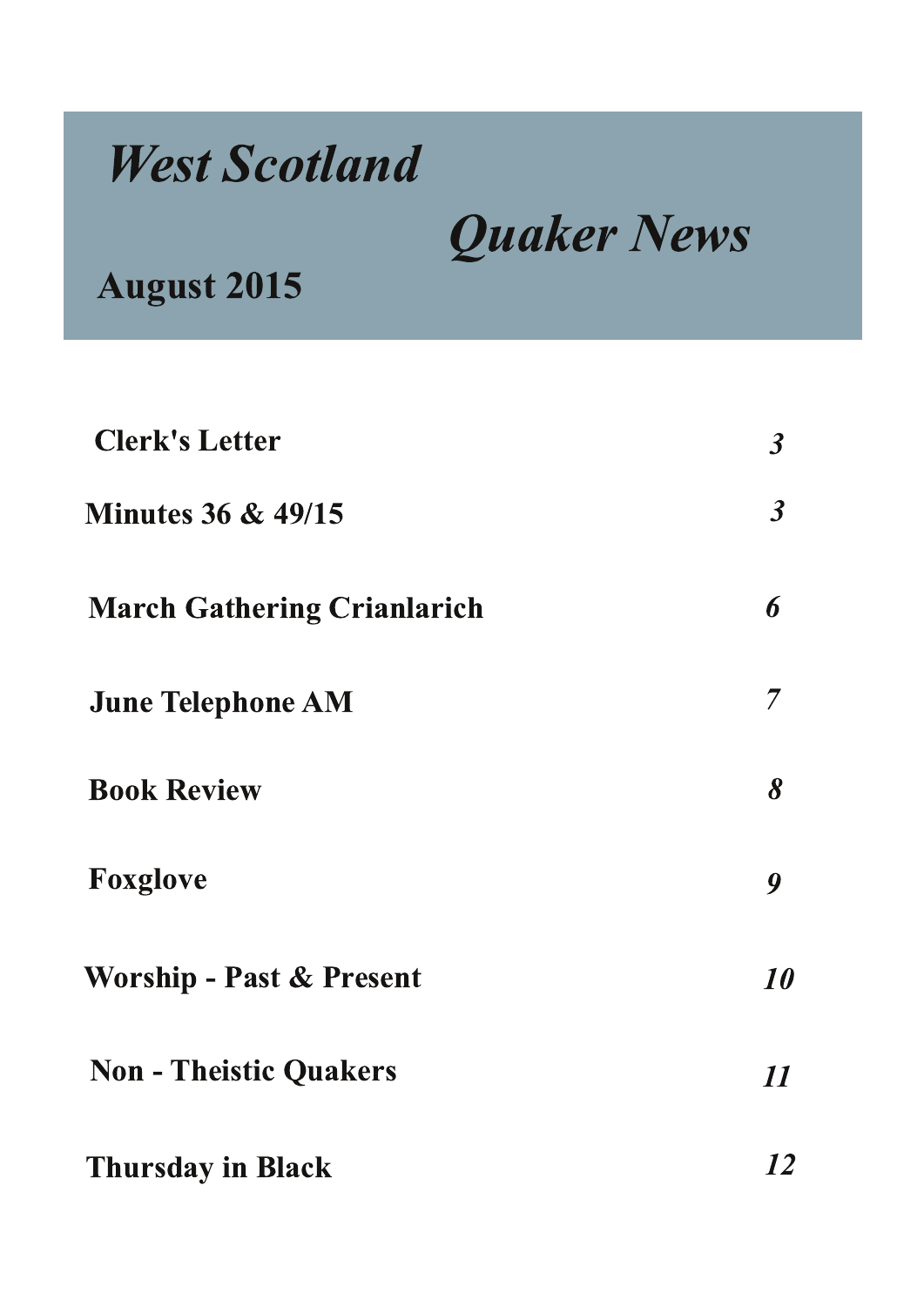### The opinions expressed in this Newsletter are those of individuals. They do not necessarily represent the views of the Religious Society of Friends (Quakers).

## **Honest to God**

Shortly after my mother died I had the experience of her presence in the room with me. It was so powerful that, although she was invisible, I could almost see her face, radiating a serene aspect of wellbeing. It made me realise that, since I left her womb, we have never ceased to be one, despite our personal relations having been stormy at times.

Scientific discovery has revealed that all life and all matter has evolved from a single source. John Robinson, in his book *Honest to God*, comes to the conclusion that the One whom Jesus addresses in the gospel as 'Father' is this single source, the ground of our being. Jesus had no option but to obey the Inspiration, the Word, which came to Him from the Ground of Our Being. To do the Father's will was his meat and drink, he said, but the metaphors which he used had to be intelligible to those who heard him. His truth, which sets us free from the fear of death, is that our individual conceits are illusory part-truths, hiding the fact that each of us is a unique facet of one humanity, that we are in fact eternally one at the very deepest level of being. This is ultimate reality. The author's vision is a very honest and practical one without reference to religion. I found the book readable and needing to be internalized in contemplation. It is potentially life-changing and I am certainly not quite the same person that I was before reading it. I believe that the world has never been more ready to accept this vision than it is now.

#### David Rees (Lanark Meeting)

# **Pithy Quotes**

Man is born free, yet everywhere he is in chains. J.J. Rousseau, 1762

I sit on a man's back, choking him and making him carry me, and yet assure myself and others that I am very sorry for him and wish to ease his lot by all possible means – except by getting off his back. L.N. Tolstoy, 1886

From each according to his ability, to each according to his need. L. Blanc, 1851; K. Marx, 1875

From each according to their vulnernability, to each according to their greed. S. Bell, 2011

West Scotland Quaker News is published by WSAM of the Religious Society of Friends (Quakers). 38 Elmbank Street, Glasgow G2 4PS. Telephone 0141 248 8493.

The deadline for contributions for the next issue of WSON is September 8th. Copy should be sent in Word to the editors Bryan Bowes or Margaret Roy.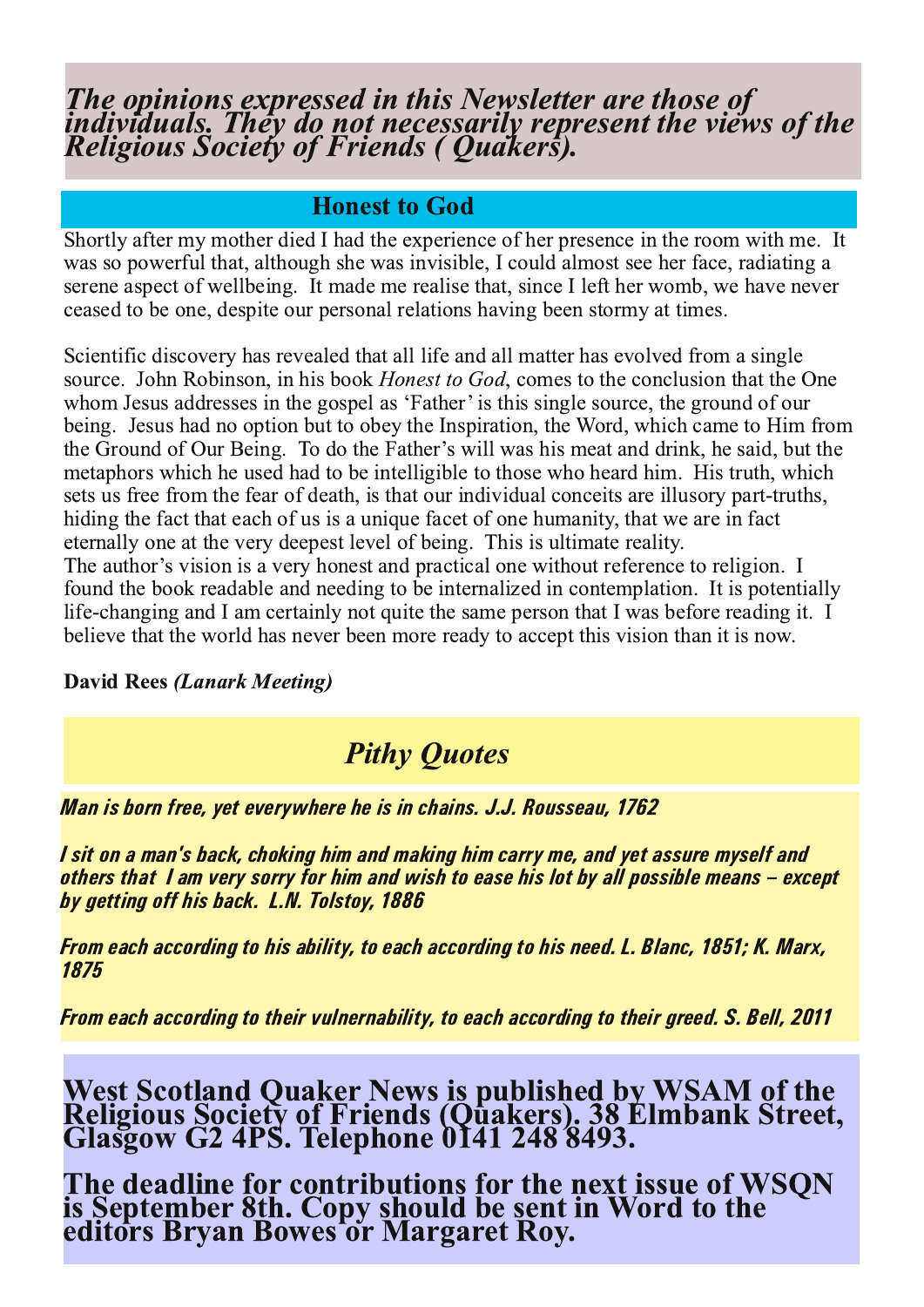# **Clerk's Letter**

'Mercy and truth are met together; Righteousness and peace have kissed each other Truth shall spring out of the earth; And righteousness shall look down from heaven.'

We wish.

Someone once observed that God only has our hands to build a just and peaceful world. The quote from Psalm 85 comes from the minute Yearly Meeting, our annual assembly of Quakers in Britain, made in May 2015 about how we seek to live in the world. This minute follows below and will be before our 22nd August Area Meeting at Tarbert.

Yearly Meeting is considering over three years how we as Quakers act out our faith in the world. We contributed to the first year by sending our initial reflections as expressed in our minute 49/15 that also follows below. Now Yearly Meeting and its representative body Meeting for Sufferings, is asking us new questions. Yearly Meeting asked Meeting for Sufferings: ' to take the work on social and economic injustice forward, co-ordinating the work of local and area meetings who might wish to become more deeply involved, and encouraging the deep spiritual and intellectual searching that could underpin a 'true social order' for our age.'

Do we wish to contribute to this? How do we build on the experience we have within West Scotland to act out our faith in world more fully as a Quaker community?

Friends can prepare for area meeting whether or not you can attend  $-$  any further personal or local meeting reflections can be sent to me on mihharpenden@btinternet.com or to 32 Riddrie Knowes, Glasgow G33 2OH.

### Michael Hutchinson (*Glasgow Meeting*)

**Minute 36:** Living out our faith in the world – are we ready to meet the challenge? How are we led to live out our faith in a world where we see systemic injustice and increasing *inequality?* 

We have been reminded that God's work is where our deep gladness meets the deep suffering in the world, as in Psalm  $85$ :

'Mercy and truth are met together; Righteousness and peace have kissed each other. truth shall spring out of the earth; And righteousness shall look down from heaven.'

We are all activists and we are all worshippers. Our worship and action spring from the same spiritual source. The light not only illumines us but pushes us to seek change.

We recognise the problems in the world and the urgency of acting on them. Our current political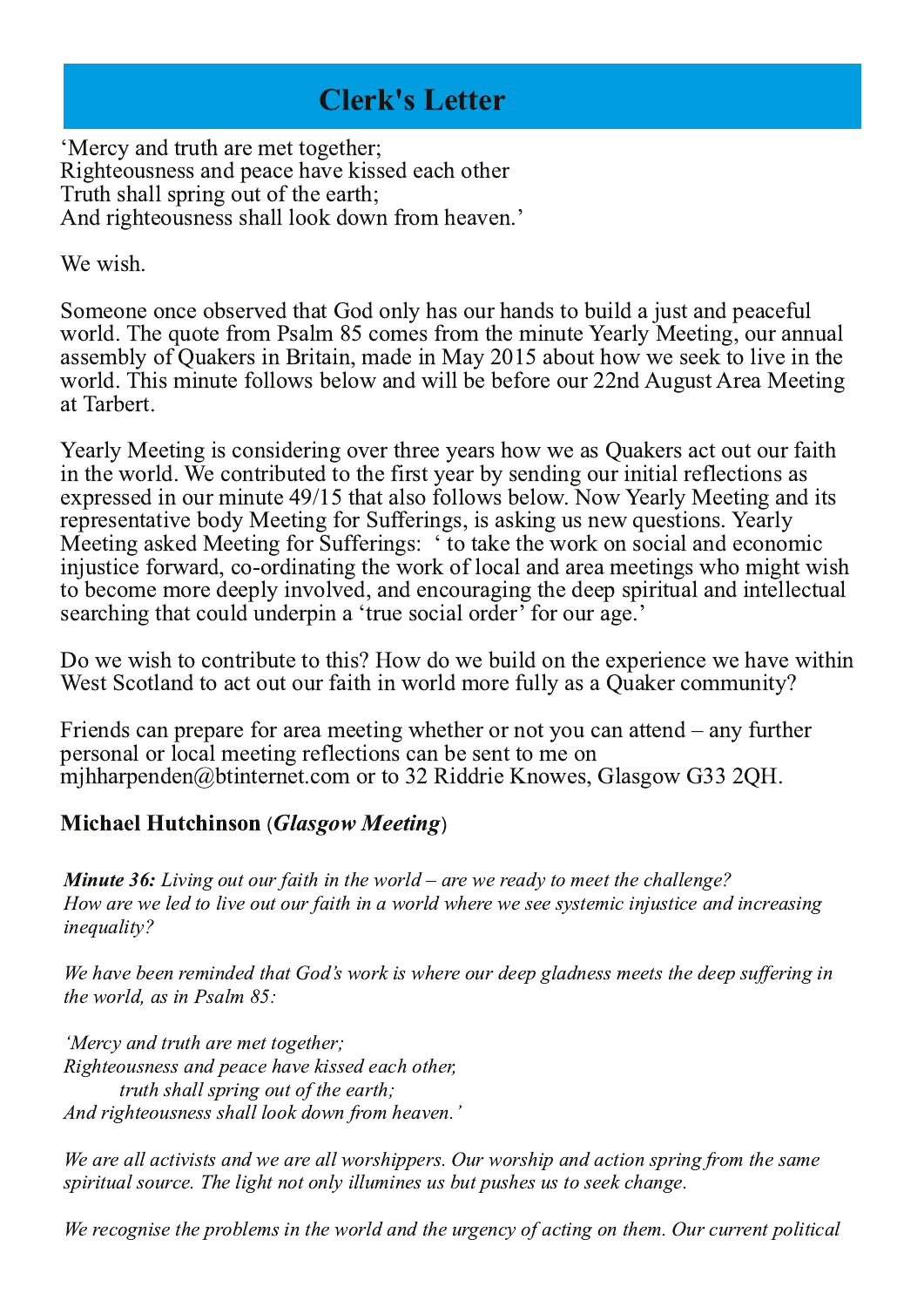and (especially) economic systems only recognise and encourage part of the human condition, the selfish, competitive, greedy part. So much of what is good and beautiful and true in the world is being trashed. The model of power as domination needs to be challenged and replaced with a model of power as service to the community; in doing this, we need to live our testimony and hold firm to its source in faith.

The damage of the present systems, like the benefits, are not shared equally. We need to recognise how many of us benefit through the possessions we hold and the houses we live in, and to consider when we are part of the problem. In living out our faith in the world, we may be called to give up our privileges, but if we do so our voice and our lives will be all the more authentic and powerful. We can be at our most powerful when we are vulnerable.

The damaged and damaging structures of the world are not the only influence on our lives: there is also the power of faith and the leadings of the Spirit, which if followed will lead us, will push us, towards a better world. That, then, may be the first action we need to take: to be more faithful.

What are the changes which are needed to the systemic injustice and inequality that we see in society? We need to go deeper to find the roots of our social ills, and how we might uproot the powers that maintain them. We should rethink what needs to grow in this world and what does not. Can we transform the way the world is going and recognise that everyone and everything on the planet matters and can be thought of as a divine commonwealth, or kin-dom? Ouakerism is all about putting our faith in a power which transforms us.

Many of us have spoken of the anger we feel about the current injustices of the world, and sometimes our hearts are heavy with all the things we cannot do. Anger can be a spur to action, but we need Light and guidance to use it wisely and sparingly. We already have a way of finding this wisdom in our corporate discipline and our testing in worship of leadings. Through these our righteous anger and passion can be transformed in order to tackle the root causes of injustice and inequality. Our action begins in worship, in seeking and reflecting before we act. Our practices of listening within and being open to what comes to us from without are rarer than we think, and are a precious gift that we should both use and share.

We are called to consider what we each can do and also make and build on connections in our communities and across the globe.

We are also called to be a community of Friends as a yearly meeting, pushed towards the important things we can only do together. We have a body of experience we can draw on and maintain. We are in this for the long haul.

As a yearly meeting we are restless to take corporate action to change the unequal, unjust world in which we live.

We ask Friends and meetings to engage with the evil of social and economic injustice which creates a world in which the wrong things are valued. To do this requires owning and upholding the work that is already being done by Friends and in our name; helping to fund that work as generously as possible; and becoming involved in however small a way. For ourselves we need to find some action however simple to do now.

We ask Meeting for Sufferings to take the work on social and economic injustice forward, coordinating the work of local and area meetings who might wish to become more deeply involved, and encouraging the deep spiritual and intellectual searching that could underpin a 'true social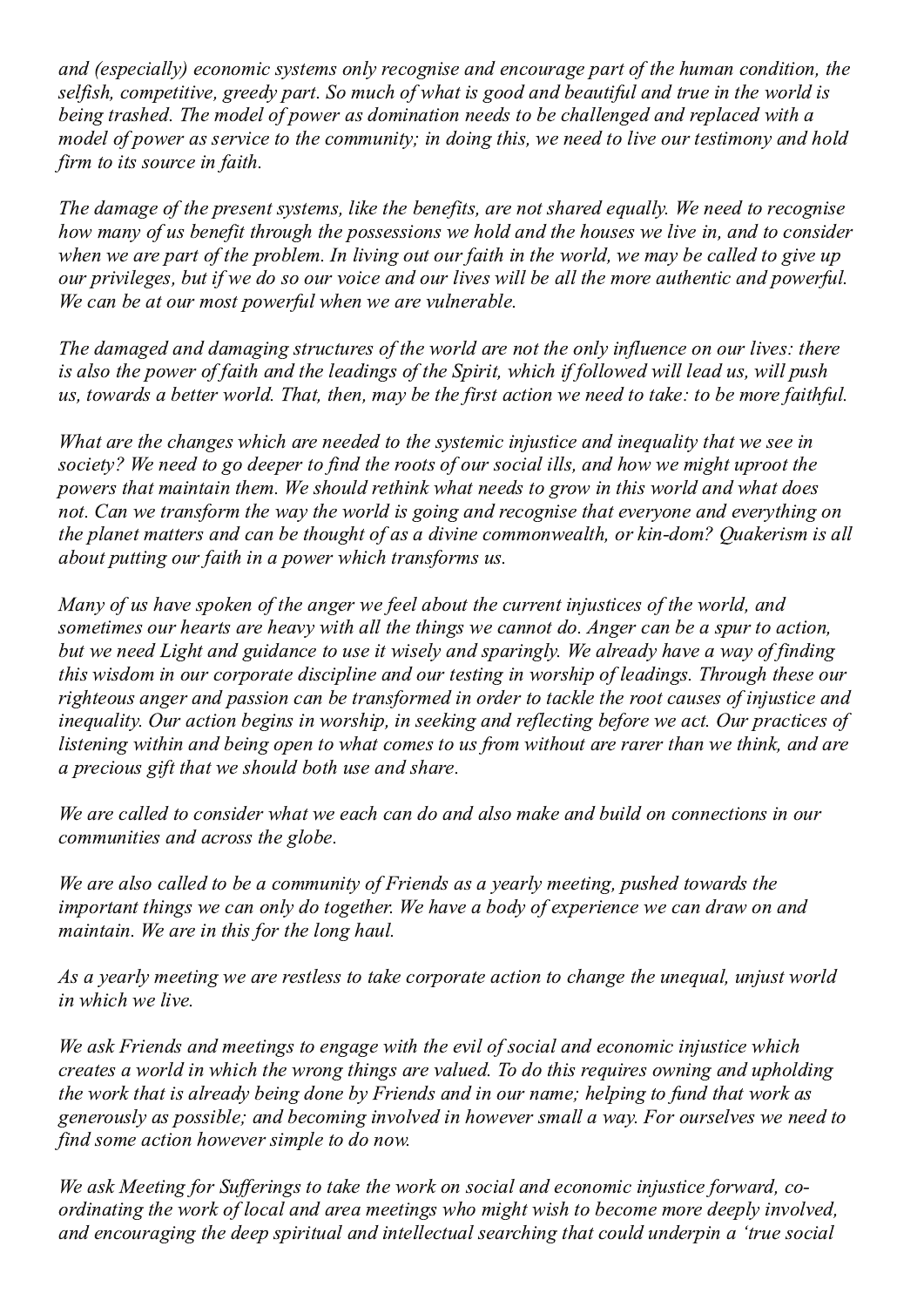order' for our age.

We ask Yearly Meeting Agenda Committee to align their work with that of Meeting for Sufferings and to keep this issue before the Yearly Meeting for further consideration over the next two years. Between Yearly Meetings we should all try to share our experience.

We ask our Recording Clerk and staff to make our concern about social and economic inequality known as widely as possible and in particular to challenge the incoming UK government to adopt policies which decrease inequality and value equally the contribution which all can make to developing a more just and sustainable society.

We must remember that what makes the real difference is not adding further to the words in the world but being and living out the new social order, testing our leadings together and trusting to our Quaker processes, 'opening ourselves to the Light to guide us in each small step'.

**Minute 49/15**: Yearly Meeting is to be held at Friends House, London from 1-4 May 2015. This year is the first of a new three-year arc on the theme 'living out our faith in the world'. One of the focuses this year is housing as a particular example of a tested concern in the areas of inequality and injustice. Challenged by the structural injustice we see all around us, can we draw inspiration from the work of Friends a century ago, recorded in Quaker faith & practice 23.16? How might we express now our spiritual insights that give rise to our testimony, impelling us to action in the world?

We have considered the preparation questions from the Yearly Meeting Agenda Committee this afternoon:

1. How can we open ourselves fully to the pain of the world without despairing or turning away? Might allowing ourselves to be vulnerable to each other transform pain into compassion and kindle a passion to heal?

2. How can meetings be places where individuals are both supported and challenged as they wrestle with the complex issues that face us?

3. How are we committed to our Quaker values? How can we witness for a better social order? How can the testimonies of individuals bring more peace and economic justice?

4. What can we do to help bring about justice and equality in the society in which we live?

We have spent time in silent waiting in response to these questions. What has come to us is that there is so much we can see that is wrong in our society that it is difficult to feel any sense of being able to make a difference. Strength comes, though, by our being together in our Society of Friends, where the right words can be found to express the hurts and the actions required to bring change. Our insights base themselves on being able to listen deeply, respecting that of God in all. The way we treat our children so they have a discipline in life is an example of how we can show the alternatives to punishment based on forms of violence. In contrast we can be aware of the distortion that may arise from the way the media portrays and records events.

The personal place where we come from as individuals is strengthened by the network of faith in our Quaker community. That place is one where we are able to take action towards mending the world, where it is in our gift, but also upholding those who are in need and those who can give of their time and activity in response.

Increasing economic inequality seems to be a measure of the dependent difficulties in society, so our commitment to lessening inequality and to sustainability is key to help the quiet processes and small circles we can use to effect underlying change. We affirm what we have already found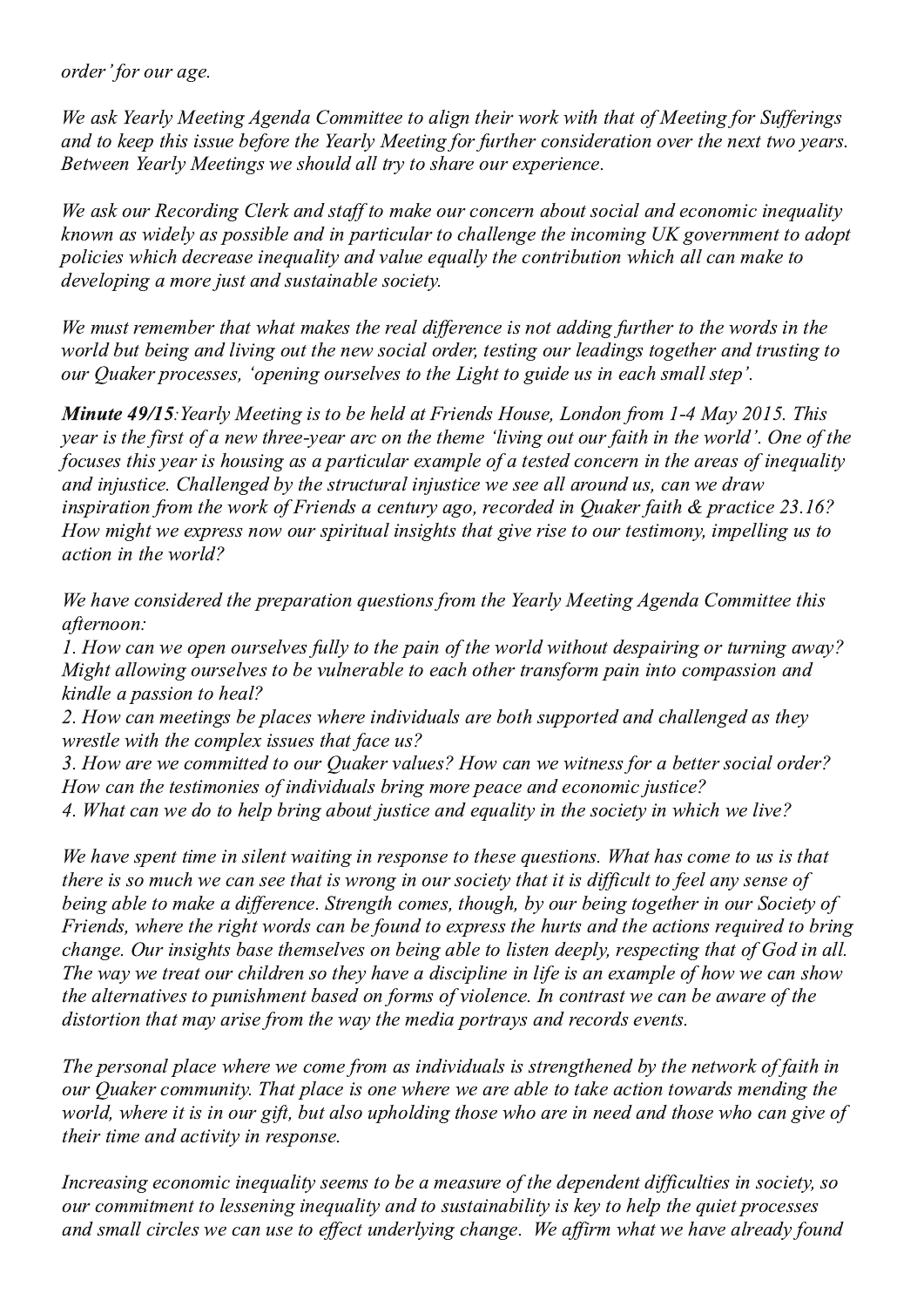and recorded as a Religious Society, including that of supporting tested concern. We can only succeed in this if we are faithful to our discipline. Then we can act like leaven, not only in our own Society but the wider society all around us.

## **Crianlarich: West/North Scotland Gathering March 2015**



Friends from various Local Meetings in West and North Scotland gathered for their annual Spring weekend on Friday 20th and stayed until Sunday 22nd March. This year was different from the previous three in a number of respects: the venue was Crainlarich Youth Hostel instead of Inverary, we chose to have Woodbrooke on the Road leading the Saturday sessions and we had a children's programme.

The organisers had decided to take a leap of faith and book the larger hostel of Crainlarich in the hope that more folk would attend. This was justified, as 23 adults and 9 children and young people gathered for, in one of the participant's words, a weekend of "company, contributions, goodwill, laughs, quiet understanding and general fun and fellowship."

The weather on the Saturday was exceptional, with sun all day and light winds. During breaks folk wandered through the surrounding community woodland to lookout points where they could see the strath below, and the peak of Ben More still with snow in its corries. Maud Grainger of Woodbrooke on the Road led sessions on the theme of Walk it like we Talk it. We explored our understandings of testimony, Quaker witness, our corporate expression of testimony and how we can derive spiritual nourishment.

Epilogues were held both on Friday and Saturday, and on Sunday an all-age Meeting for Worship was held which involved decorating a tree with hand-drawn leaves.

The Woodbrooke on the Road sessions and children's programme were made possible thanks to the Barbara Organ legacy.

The weekend was so popular that Crainlarich hostel has been booked for 18-20 March 2016. The organisers will be in touch with this year's participants in late summer/ early autumn. In the mean time all those attending will be spreading the word to others in their Meetings to encourage additional folk at next year's gathering.

## **Ed Tyler (Argyll & Islay Meeting)**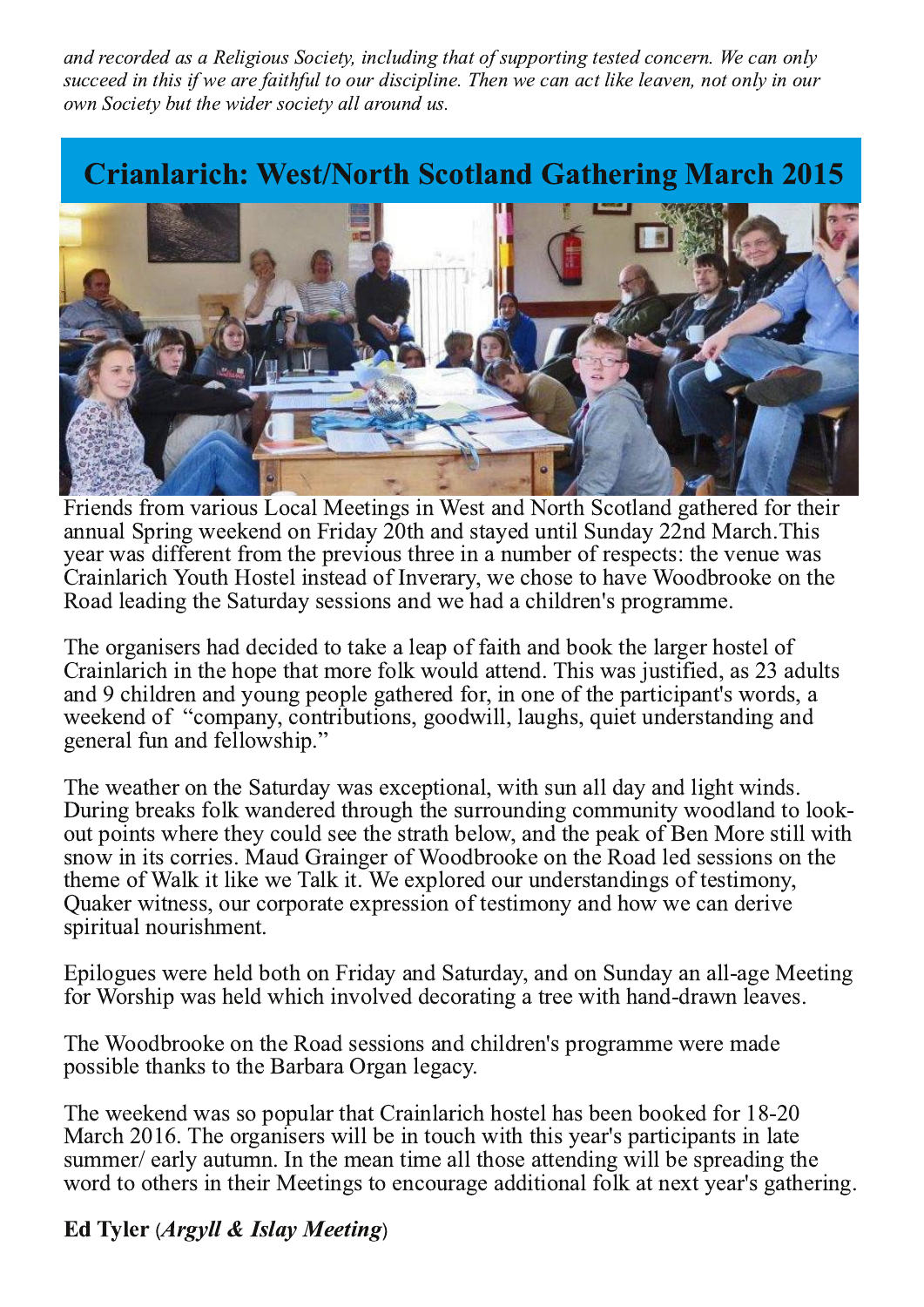# **June Area Meeting by Telephone**

This was a fairly routine AM, which was completed in less than 90 minutes. There were about 30 participants including one visitor from the south but, sadly, no one from our two island meetings.

One theme was looking for people to attend various courses. Financial support is available for this. There may be a course for elders or people who might in the future serve as elders. If you are interested in this please let Michael Hutchinson know. If you would like a Woodbrooke-on-the-Road or other course to be held here, please let your elder or overseer know. There are a number of conferences to be held in the next nine months. For details, please see the minutes, and if you are interested contact a member of the Nominations Committee: Gisela Creed & Mary Alice Mansell (for Glasgow, Milngavie and Mull & Iona), Robin Davis (Dunblane and Lanark), John Lethbridge and Helen Macdonald (Dumfries, Castle Douglas and Wigtown), Gill Read (Ayrshire and Arran), Jane Mitchell (Argyll and Islay & Jura).

We heard that the archivist has deposited various documents with the National Records. They include some historic records about former Quaker burial grounds, one as old as 1675.

There were some extraneous noises; some heavy breathing and some coughs and muttering, and occasionally the Clerk and others found it difficult to hear. I want to stress though that these were not major difficulties.

### **Jane Mitchell (Argyll Meeting)**

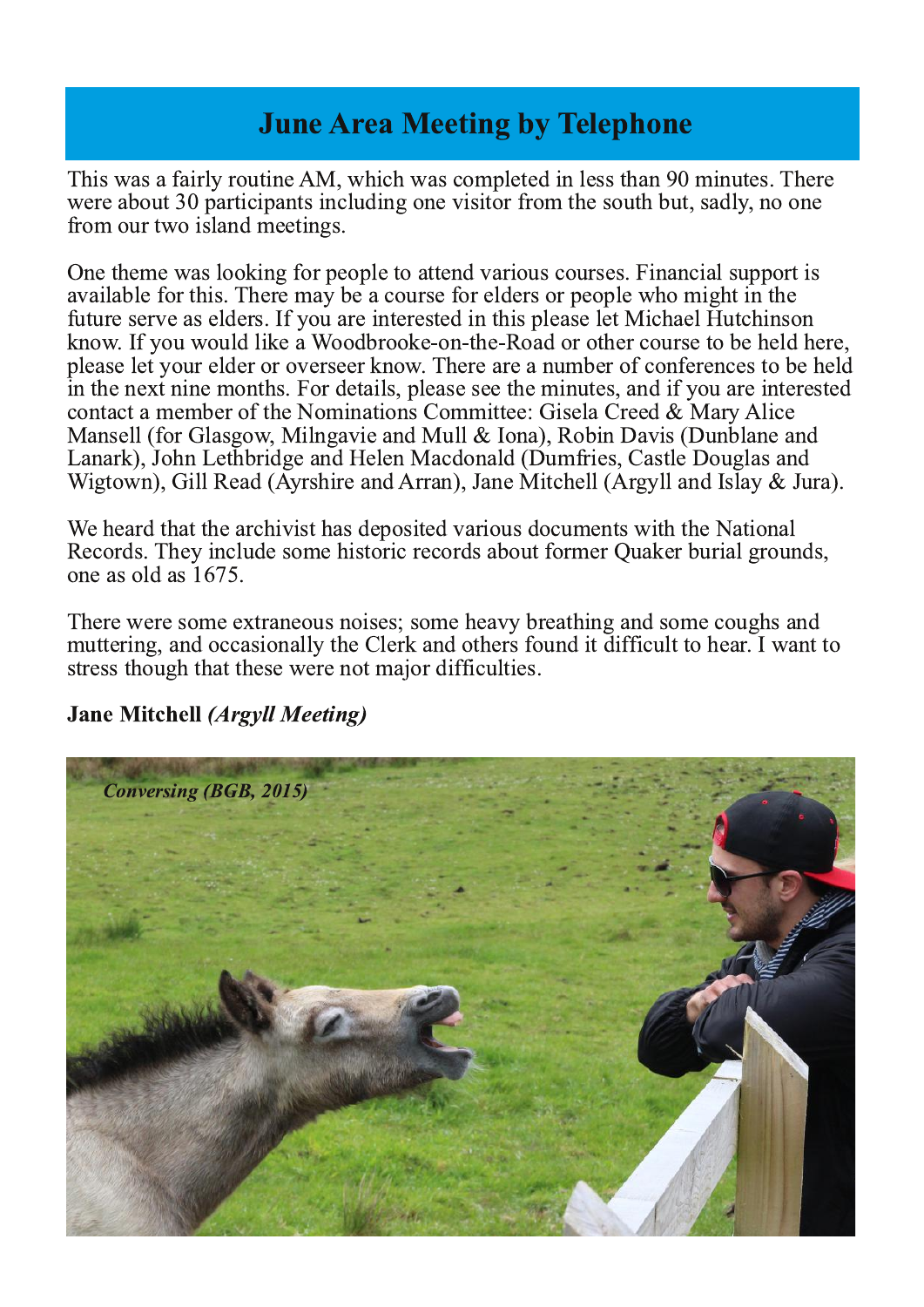## **Review: Learning to Walk in the Dark by Barbara Brown Taylor**

In Barbara Brown Taylor's latest book [Canterbury Press, 2014], she encourages us to look at the God of the Darkness and to embrace our fears. One story she tells particularly struck me as meaningful to Quakers: Jacques Lusseyran(1) was blinded as a boy, yet his parents would not send him to the Blind School, would not encourage him to be a victim. They told him "always tell us when you discover something new" and so Lusseyran started to tell of his experiences.

He discovered his world was not all dark. His new world showed him many colours but these were within. Barbara writes  $-$  'the light outside of him moved inside to show him things he might never have found any other way'. Lusseyran wrote "I had completely lost the sight of my eyes; I could not see the light of the world any more. Yet the light was still there. Its source was not obliterated. I felt it gushing forth every moment and brimming over; I felt it wanted to spread out over the world. I had only to receive it. It was unavoidably there. It was all there, and I found again its movements and shades, that is, its colours, which I had loved so passionately a few weeks before. This was something entirely new, you understand, all the more so since it contradicted everything that those who have eyes believe. The source of light is not in the outer world. We believe that it is only because of a common delusion. The light dwells where life also dwells: within ourselves."

Barbara thought he was speaking metaphorically but it soon became clear that this was an experience of light that had nothing to do with his eyes. With practice, he learned to tell trees apart by the sound of their shadows. He could tell how tall or wide a wall was by the pressure it exerted on his body. More specifically he spoke of trees having "their own specific levels of sound ... the tone of a plane tree is entered like a room. It indicates a certain order in space, zones of tension, and zones of free passage." He convinced Barbara that she was the one handicapped.

Lusseyran wrote that "The problem with seeing the regular way is that sight naturally prefers outer appearances. It attends to the surface of things, which makes it an essentially superficial sense. We let our eyes skid over trees, furniture, traffic, faces, too often mistaking sight for perception – which is easy to do, when our eyes work so well to help us orientate ourselves in space". [This was a revelation to me too, Margaret] While the eves glide quickly over things the fingers feel a table more intimately. It seems it all comes down to how we pay attention to things. "Since becoming blind, I have paid more attention to a thousand things," Lusseyran wrote. One of his greatest discoveries was how the light he saw changed with his inner condition. When he was sad or afraid, the light decreased at once. Sometimes it went out all together, leaving him deeply and totally blind. When he was joyful and attentive, it returned as strong as ever. He learned very quickly that the best way to see the inner light and remain in its presence was to love.

When he was sent to Buchanwald in 1944 he continued to learn of the light. Hatred not only darkened his world, it made it smaller and he bumped into things. But when he brought himself back and started to pay attention again, Barbara writes 'the space both inside and outside of him opened up so he found his way and moved with ease again. The most valuable thing he learned was that no one could turn out the light inside him without his consent. Even when he lost track of it for a while, he knew where he could find it again.'

 $(1: Lusseyran, 2006. J. Again, the pollution of the I, Morning Light Press)$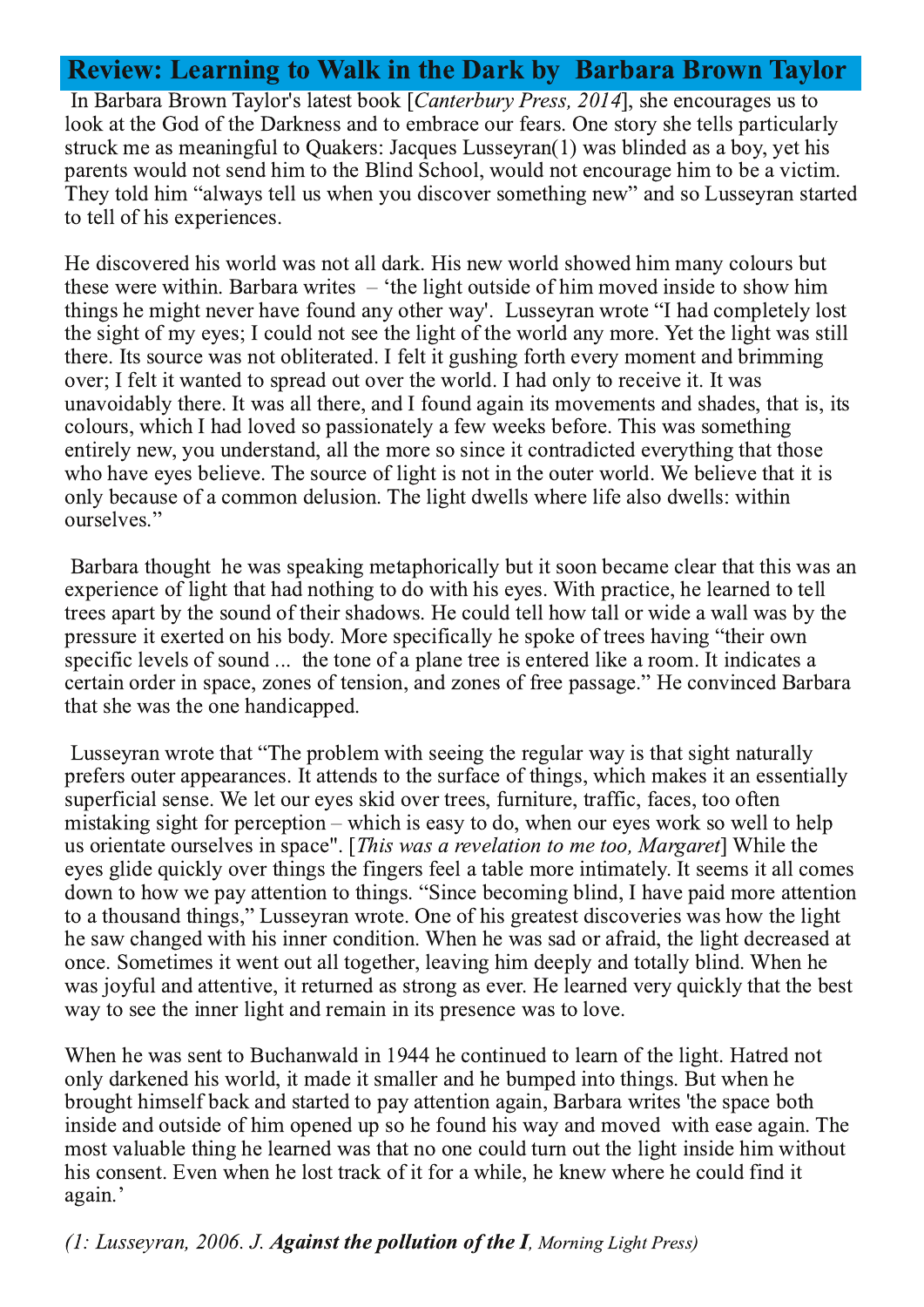It gives you a lot to think about!

#### **Margaret Roy (Lanark Meeting)**

(Extracts taken with kind permission of Canterbury Press)

## **Foxglove (Digitalis purpurea)**

Pink spires and purple bell-towers<br>grow in profusion, side by side,<br>in clumps along roadside verges<br>and on bracken-covered hillsides,<br>growing like cities. Economic immigrants<br>arrive, lured by tintinnabulation<br>of the bells.

#### **Norman Bisset**

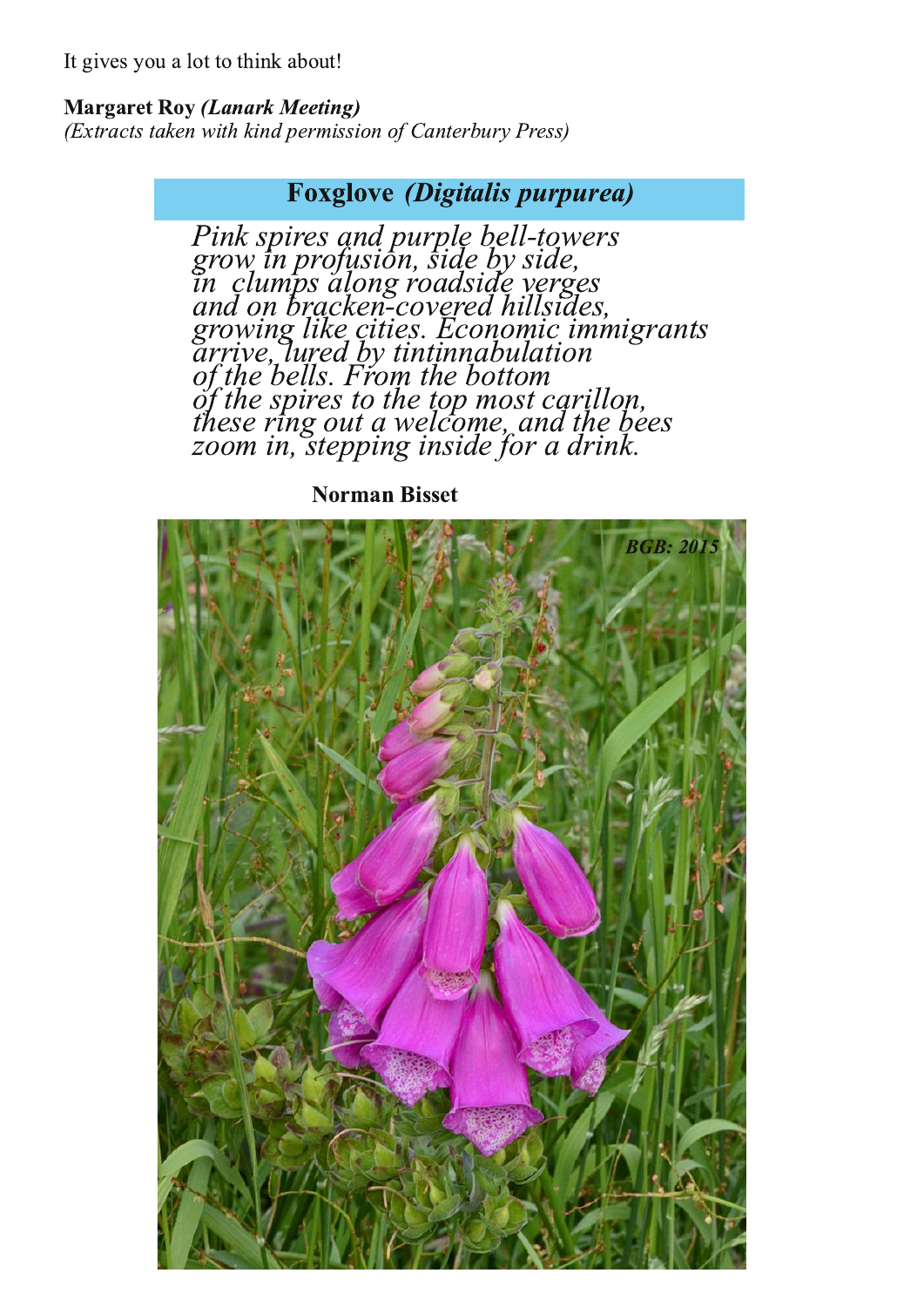# **Worship - Past & Present Images**



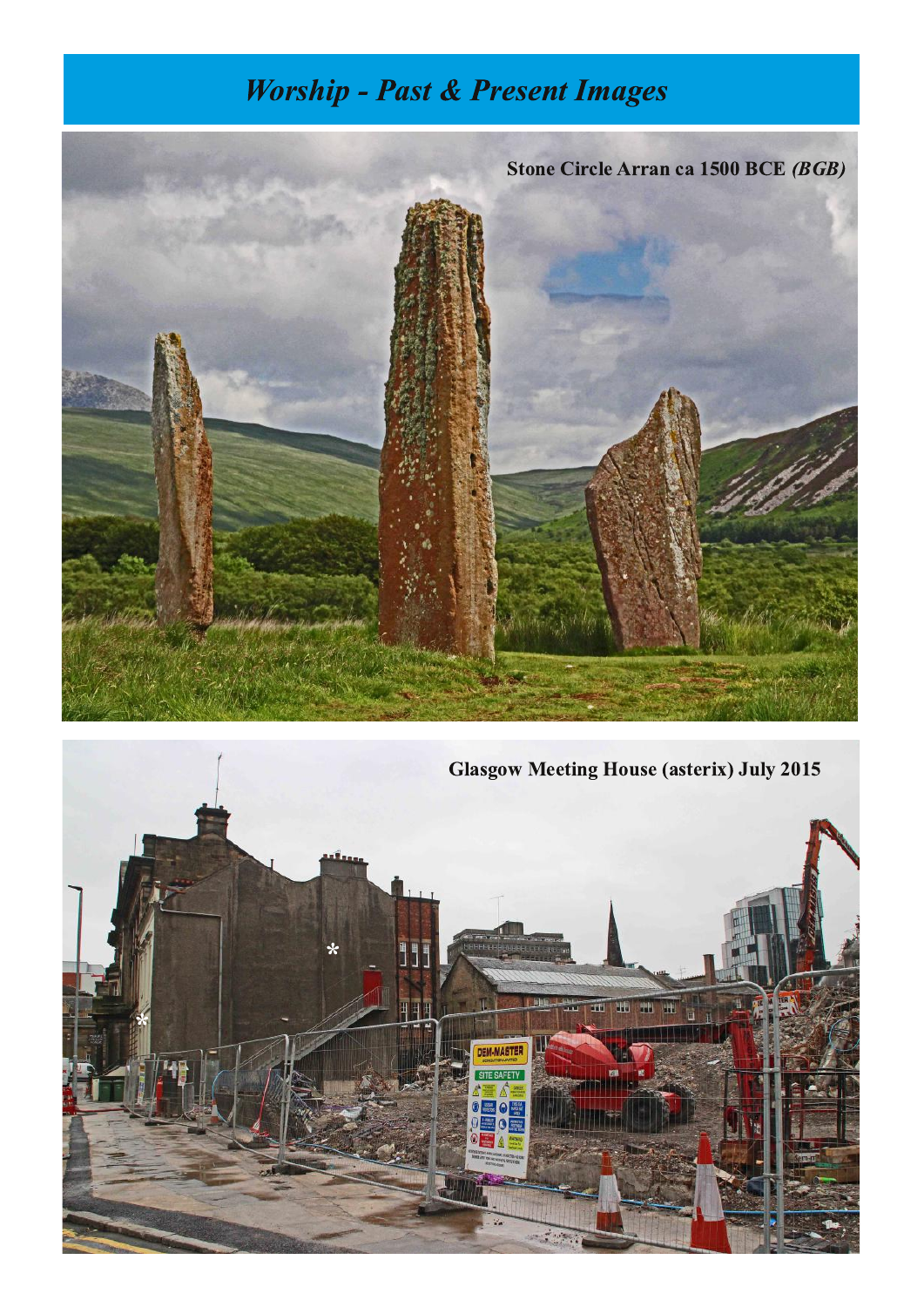## **Non-theistic Quakers**

Non-theism, what is it and how does it relate to Quakerism? After probably too enthusiastically reporting about the Non-Theist Network conference I had attended in March this year, the editors asked me to write a paragraph for this newsletter. What a difficult task but I am going to try!Non-Theism is a wide concept, almost as wide as theism! What is needed is open debate so that we can get better at sharing our feelings, doubts and beliefs. So to help this dialogue along, I have put together some information and questions.

The Non-Theism Quaker Network's aim is to provide a forum and supportive framework for Friends who regard religion as a human creation. We want to ensure that our Religious Society of Friends in Britain is an inclusive rather than an exclusive Society. We seek to explore theological and spiritual diversity and their practical implications, in respectful acceptance of different views, experiences, and journeys. Below I have chosen a couple of excerpts from a talk by Paul Bates, which he gave to Friends in Belfast Meeting House in November 2013, because I like the way he clearly describes Non-Theism and its relationship to Quaker principles.

"Nontheism differs from theism in asserting that the visible world is the only real world that we will ever experience and that 'God' is a mythical projection or personification of our own desires to construct value, meaning and dignity in our life here on earth. There is no pre-defined code of ethics 'out there' which we are obliged to live by  $-$  the only ethics we have are those principles of conduct which we humans have devised for ourselves over thousands of years of human history. There are no absolute rules for how human society should be organized or how we should conduct ourselves as individuals. The cosmos does not reveal to us any predefined blueprint for how life should be conducted here on earth. We seek to say 'yes' to life by constructing meaning for ourselves as individuals and as societies through our work, in our relationships and by facing suffering with courage and resolve. It is in these ways that we all may contribute to the creation of value and meaning in our own time and place".

"Nontheism and Quaker principles? I think that nontheism fits very well with Quaker principles. What many people fear about loss of belief in a supernatural God is that all value and meaning will collapse and we will all spiral downwards into the despair of nihilism. What I have come to see is that it is we humans who are responsible for the creation of all meaning and value in life and we no longer need to rely on metaphysical beliefs about a supernatural God to do this work for us. From this nontheist perspective the Quaker values of peace, equality, simplicity and integrity continue as before. More than that, the teaching of Jesus of Nazareth also stand and his parables about love, tolerance, forgiveness and peace are as powerful and meaningful today as they were when they were first uttered. The only difference between the theist Friend and the nontheist Friend is that the nontheist no longer has a focus on any world to come and sees the focus of life entirely in terms of a creative and compassionate response to life as we live it here and now."

In the network we have found that there are some frequently asked questions, they are listed on the web under www.nontheist-quakers.org.uk with a variety of answers